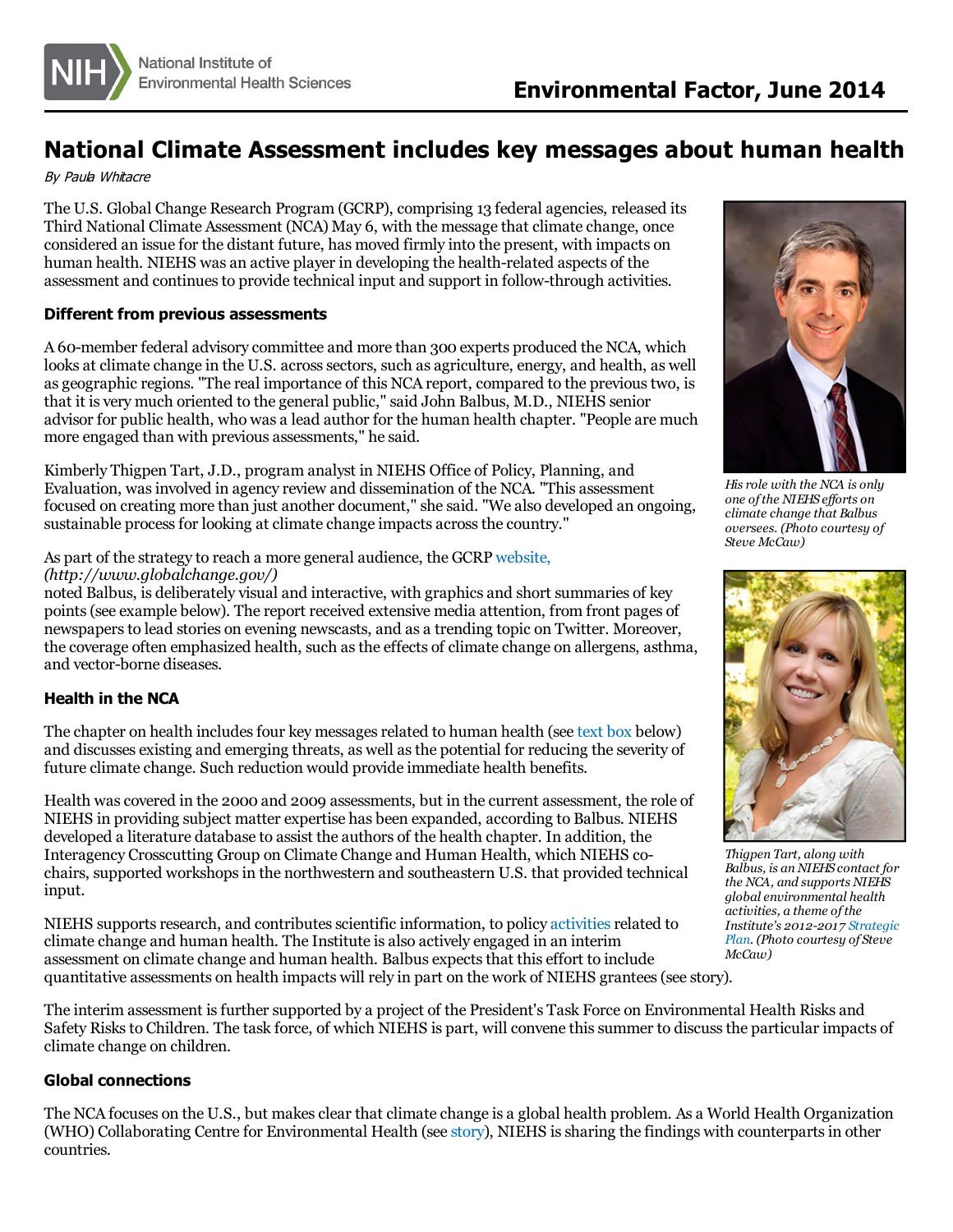Balbus noted that WHO discussed the issues of climate change and air pollution at its 67th session of the World Health Assembly in mid-May. "The NCA gave HHS Secretary Sebelius and Assistant Secretary Howard Koh, M.D., some important messages and information to bring to the world," said Balbus.

(Paula Whitacre is a contract writer with the NIEHS office in Bethesda, Maryland)



# Climate Change Projected to Worsen Asthma

#### *NCA, [Chapter](http://nca2014.globalchange.gov/report/sectors/human-health#statement-16518) 9,*

*asthma. Am J Prev Med 41(3):251-257.*

*(http://nca2014.globalchange.gov/report/sectors/human-health#statement-16518) , Figure 9.1: Projected increasesin temperature, changesin wind patterns, and ecosystem changes will all af ect future ground-level ozone concentrations. Climate projections using an increasing emissionsscenario suggest that ozone concentrationsin the New York metropolitan region will increase because of future climate change. This figure showsthe estimated increase in ozone-related emergency room visitsfor children in New York in the 2020s(compared to the mid-1990s) resulting from climate change-related increasesin ozone [concentrations.](http://www.ncbi.nlm.nih.gov/pubmed/21855738) Figure source: Shef ield PE, Knowlton K, Carr JL, Kinney PL. (http://www.ncbi.nlm.nih.gov/pubmed/21855738) 2011. Modeling of regionalclimate change ef ects on ground-level ozone and childhood*

# **Balbus wins HHS Green Champion Award**

The Department of Health and Human Services (HHS) selected Balbus for the Good Neighbor Award for his work developing the Sustainable and Climate Resilient Healthcare Facilities Initiative, as part of the President's Climate Action Plan, released in June 2013.

The Good Neighbor Award is one of the annual HHS Green Champion awards (see related [story](http://www.niehs.nih.gov/news/newsletter/2014/6/inside-green/index.htm)), which recognize efforts that support sustainability and climate resilience. Combined with hisleadership role on the health effects portion of the NCA, this award demonstrates that Balbus is sincere and proactive when it comes to responding to climate change.

"In developing the Sustainable and Climate Resilient Healthcare Facilities Initiative, Dr. Balbus identified an urgent need for hospitals and other health care facilities to prepare for and adapt to global climate change," states the award, in part.

Congratulations, and a hearty thanksfor helping healthcare facilities be prepared for the consequences of global climate change.